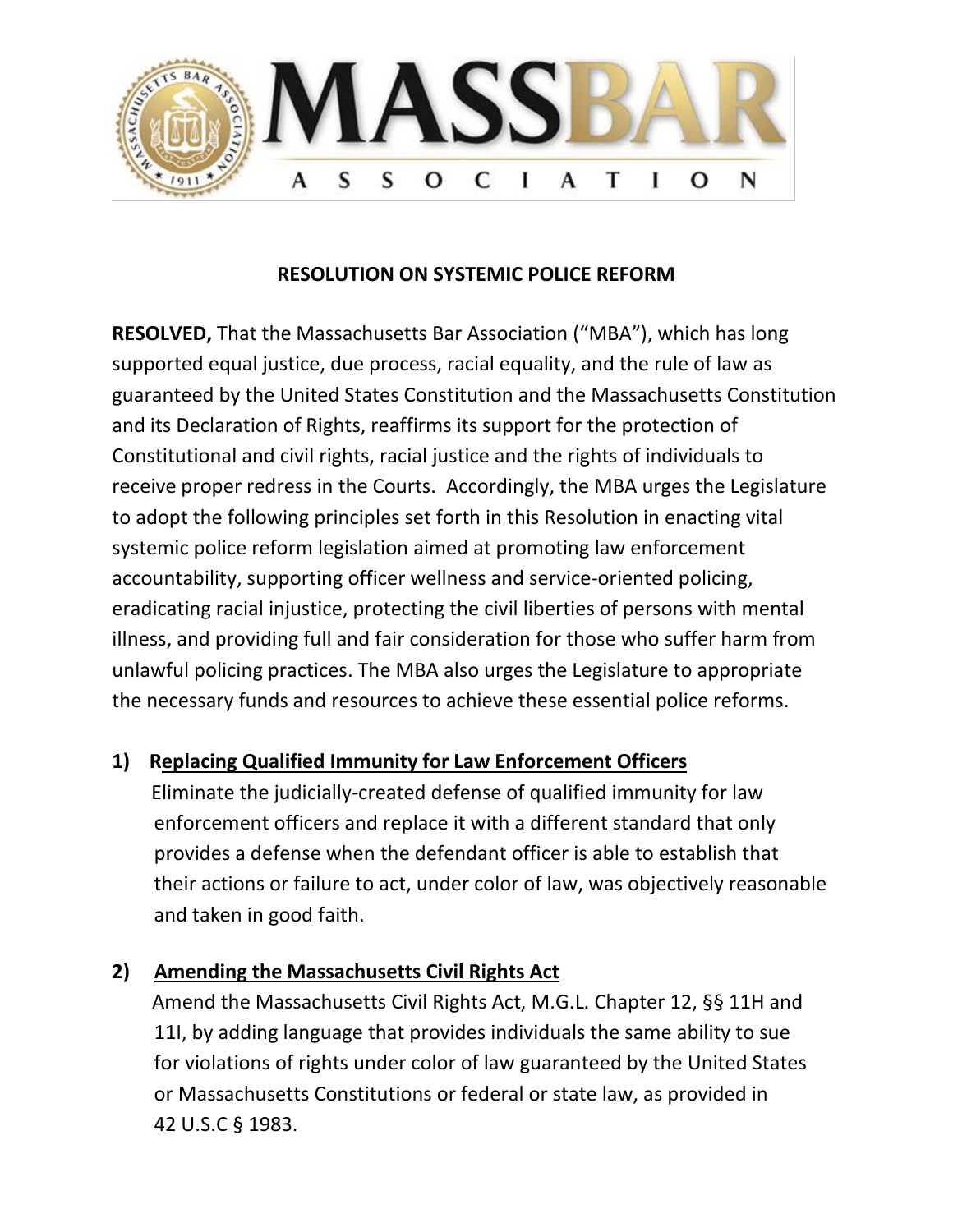## **3) Decertifying Massachusetts Law Enforcement Officers**

(A) Establish an independent "Police Officer Standards and Accreditation Committee" with the power to revoke, temporarily or permanently, the certification of any law enforcement officer in the Commonwealth. The Committee should include appointed members who represent the broad range of Massachusetts stakeholders with expertise in law enforcement practices, including members from the civil rights advocacy community.

(B) Provide the Committee with the power to independently investigate and conduct revocation proceedings for any complaint of officer misconduct. The Committee should decertify an officer if found to have engaged in any form of significant misconduct. When decertified, the officer should be prohibited from serving as a law enforcement officer in the Commonwealth, unless or until their decertification is removed. A decertification decision should be appealable pursuant to M.G.L. Chapter 30A, and not to the Civil Service Commission, or any other agency or entity.

## **4) Banning Profiling**

(A) Ban differential treatment of civilians by a law enforcement officer, department or agency based on actual or perceived race, color, ethnicity, national origin, immigration or citizenship status or sexual orientation and gender identity, whether intentional or evidenced by statistically significant data showing disparate treatment.

(B) Provide that whenever data shows a statistically significant disparity in traffic stops or traffic searches or in pedestrian stops, frisks or searches by a law enforcement officer or a law enforcement department or agency, based on actual or perceived race, color, ethnicity, national origin, immigration or citizenship status, or sexual orientation and gender identity, such data shall constitute rebuttable evidence sufficient to sustain a finding of profiling, constituting a violation of the Massachusetts Civil Rights Act, M.G.L. Chapter 12, §§ 11H and 11I.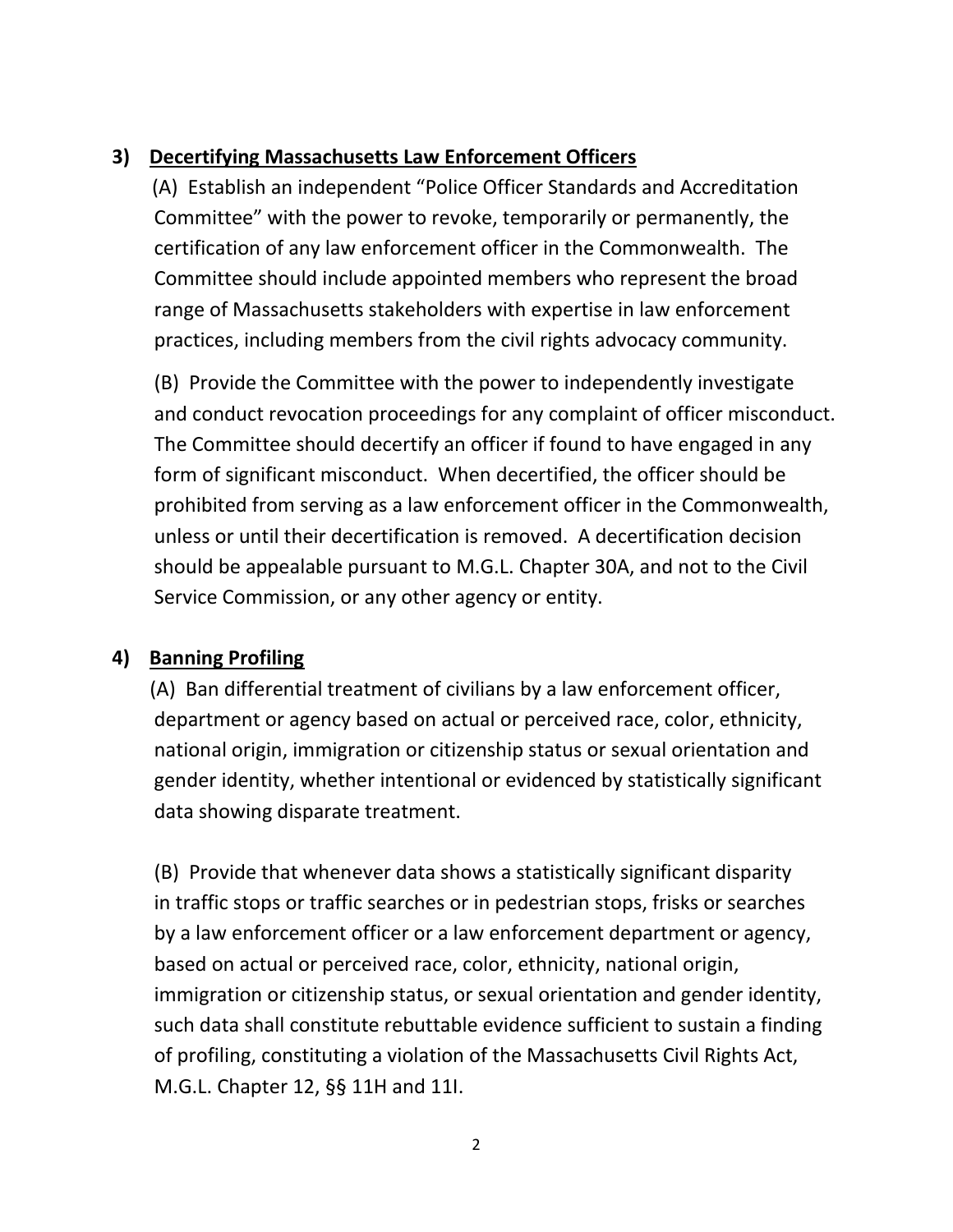# **5)****Providing for** *Respondeat Superior* **Liability for Law Enforcement Departments and Agencies**

 Amend the Massachusetts Civil Rights Act to provide that any law enforcement department or agency in the Commonwealth shall be held civilly liable and responsible for the acts and practices of any of its officers performed under color of state law, under *Respondeat Superior.* Liability should attach where an officer of that department or agency has been found to have violated a person's federal or state constitutional rights by a use of force that resulted in serious harm or death, or where an officer of that department or agency has been found to have failed to intervene where it was possible to prevent the use of unreasonable force by another officer or officers and where such force resulted in serious harm or death.

### **6) Prohibiting Use of Choke-Holds**

 Prohibit law enforcement officers in the Commonwealth from using any form of choke-hold, including but not limited to applying pressure on the throat or windpipe, any action that restricts blood or oxygen flow to the brain or prevents or hinders breathing, or any other action that involves the placement of an object or any part of a law enforcement officer's body on or around a person's neck that limits the person's breathing or blood flow.

### **7) Authorizing Pattern and Practice Investigations by the Attorney General**

 Authorize the Massachusetts Office of Attorney General to investigate and bring a civil action for injunctive or other appropriate equitable or declaratory relief against any Massachusetts law enforcement department or agency, where the Attorney General has reasonable cause to believe that the department or agency has engaged in a pattern or practice of violating federal or state constitutional rights under color of law.

# **8) Authorizing Independent Investigations by the Attorney General** Authorize the Massachusetts Office of Attorney General to act as an independent prosecutor, or appoint an independent special prosecutor,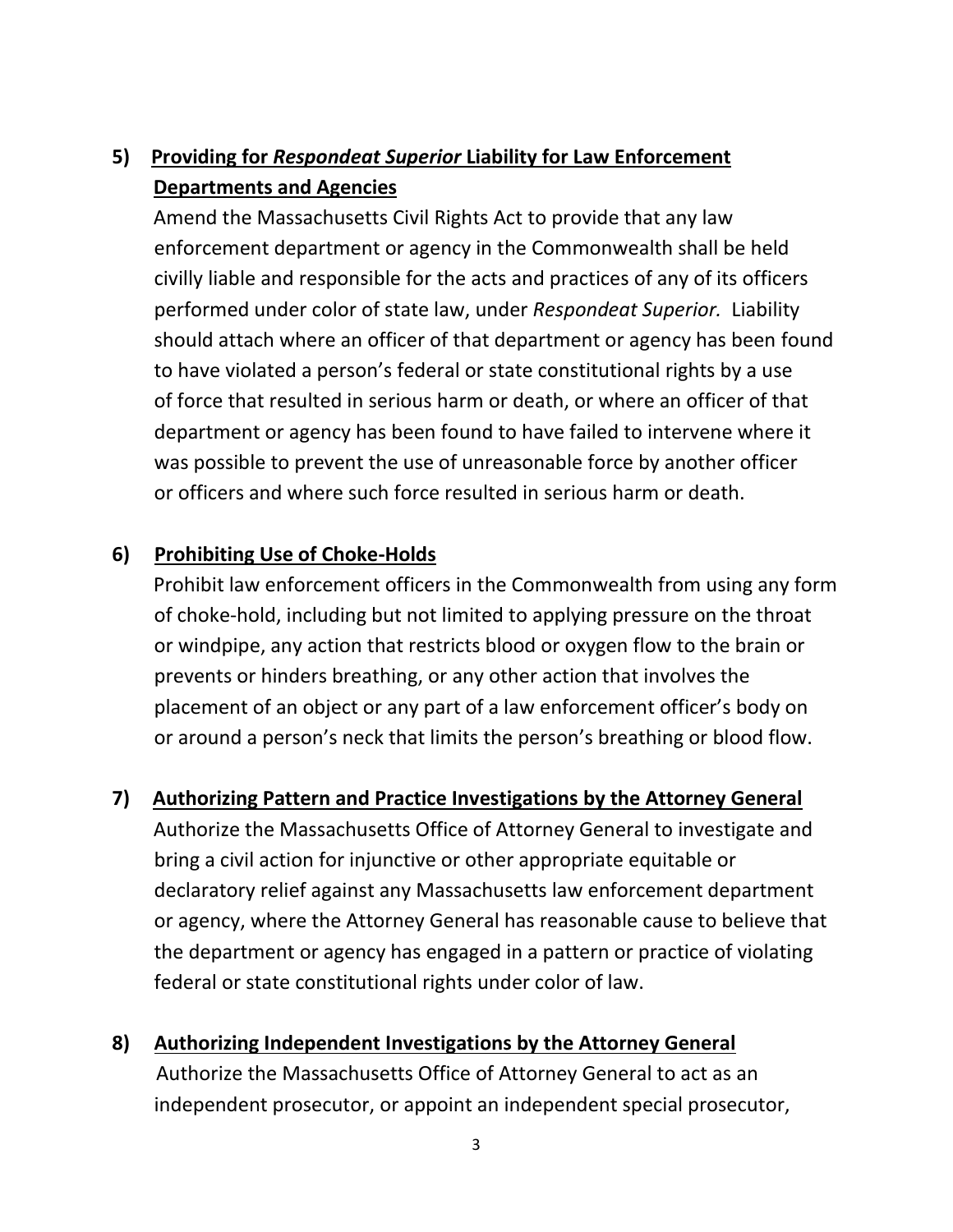to investigate, and to prosecute a law enforcement officer when determined by the Attorney General or independent prosecutor to have violated a person's federal or state constitutional rights under color of law by a use of force that resulted in serious harm or death, or where an officer of that department or agency has been found to have failed to intervene where it was possible to prevent the use of unreasonable force by another officer or officers where such force resulted in serious harm or death.

### **9) Mandating the Duty to Intervene**

(A) Require that an officer who observes another officer using physical force, including deadly physical force, beyond that which is necessary or objectively reasonable based on the totality of the circumstances, to intervene to prevent the use of unreasonable force unless intervening would result in imminent harm to the officer or another identifiable individual.

(B) Require that an officer who observes another officer using physical force, including deadly physical force, beyond that which is necessary or objectively reasonable based on the totality of the circumstances to report the incident to their direct supervisor as soon as reasonably possible but not later than the end of that officer's shift.

(C) Provide that an officer who has a duty to intervene and fails to do so may be held liable jointly and severally, and may be held criminally responsible, along with any officer who used unreasonable force for any injuries or death caused by such officer's unreasonable use of force.

# **10) Improving Response to Mental Health Crises and Promoting Law Enforcement Wellness**

(A) Require "Crisis Intervention Team" Training ("CIT"), using a minimum forty (40) hour module, and de-escalation training for 911 dispatchers, first responders and all new recruits to properly screen and assess calls. The initial training of 911 dispatchers should focus on skills that will equip and enable them to properly identify and divert mental health-related calls to a qualified mental health professional and/or CIT-trained officer.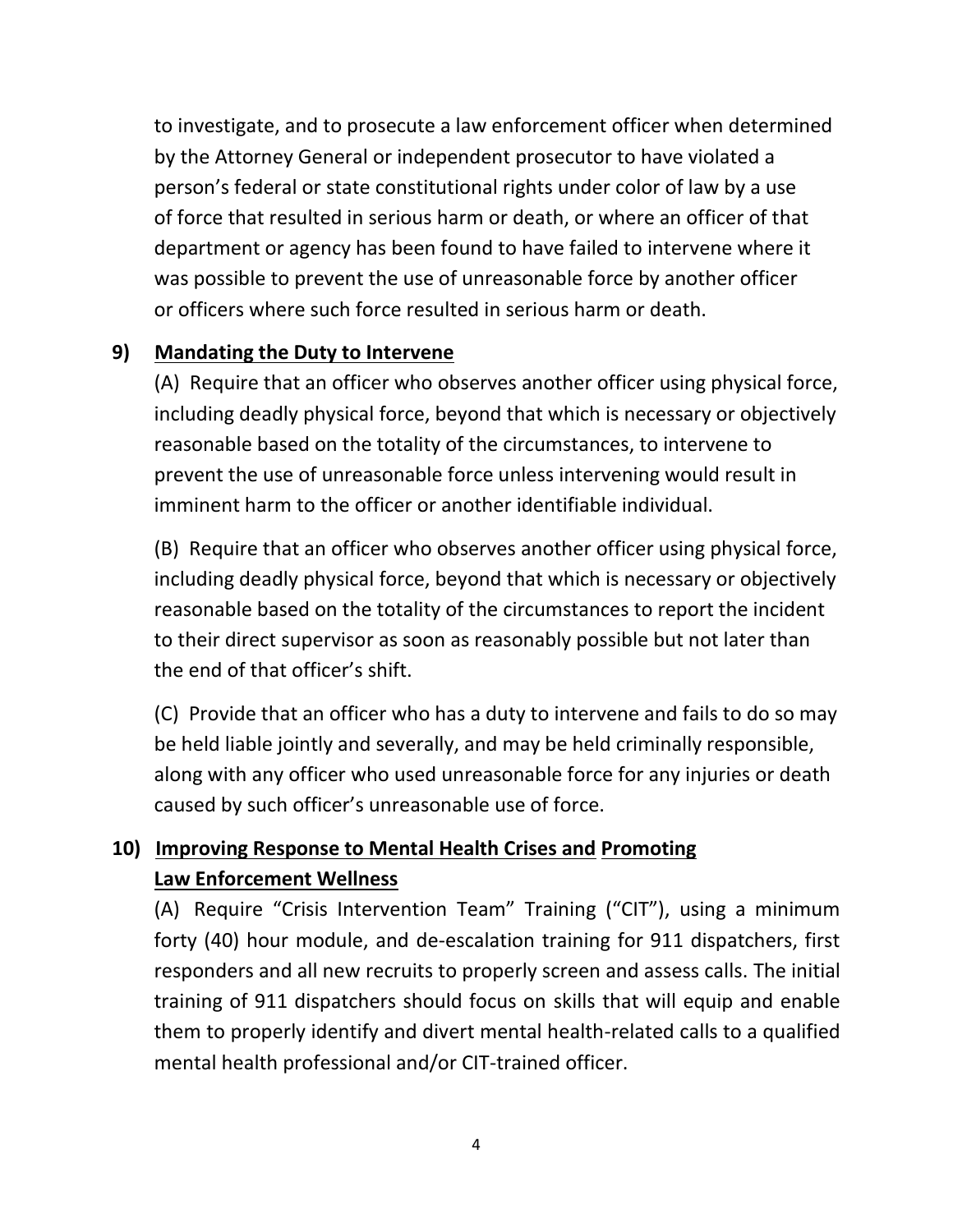(B) Institute as a best practice having a co-responder clinician available to all police officers, including CIT-trained officers, to respond to appropriate calls on all shifts. This would include utilizing mobile-crisis clinicians, and peer support for officers and persons in crisis, in order to provide responding teams with the ability to make immediate and effective diversion referrals focused on connecting people to care.

(C) Provide officer wellness and comprehensive trauma-informed training and resources to fully support officers and enable them to provide appropriate response and meaningful engagement with members of the community. Adequate resources and training should include, but not be limited to, discussion of personal and family mental health, development of effective two-way communication skills and strategies about job and personal stress, detailed discussion about support available through the confidential and trusted Employee Assistance Program ("EAP"), peer counseling, personal crisis intervention, and cultivation and maintenance of a healthy work environment.

(D) Educate police departments and agencies about existing funding and availability of training to ensure adequate training both qualitatively and quantitatively, with effective grant research and application procedures in place and in coordination with regional training.

#### **11) Enhancing Law Enforcement Training**

(A) The Commonwealth should develop and adopt model, standardized statewide training modules for mandatory implementation by all police academies and all law enforcement departments and agencies for recruit and in-service training. This mandatory training should include regular and effective training on bias and cultural competency, use of force, de-escalation, and mental health and officer wellness, to help ensure empathetic, skilled and lawful interactions with people of different races, religions, backgrounds and cultures, including members of the LGBTQ community.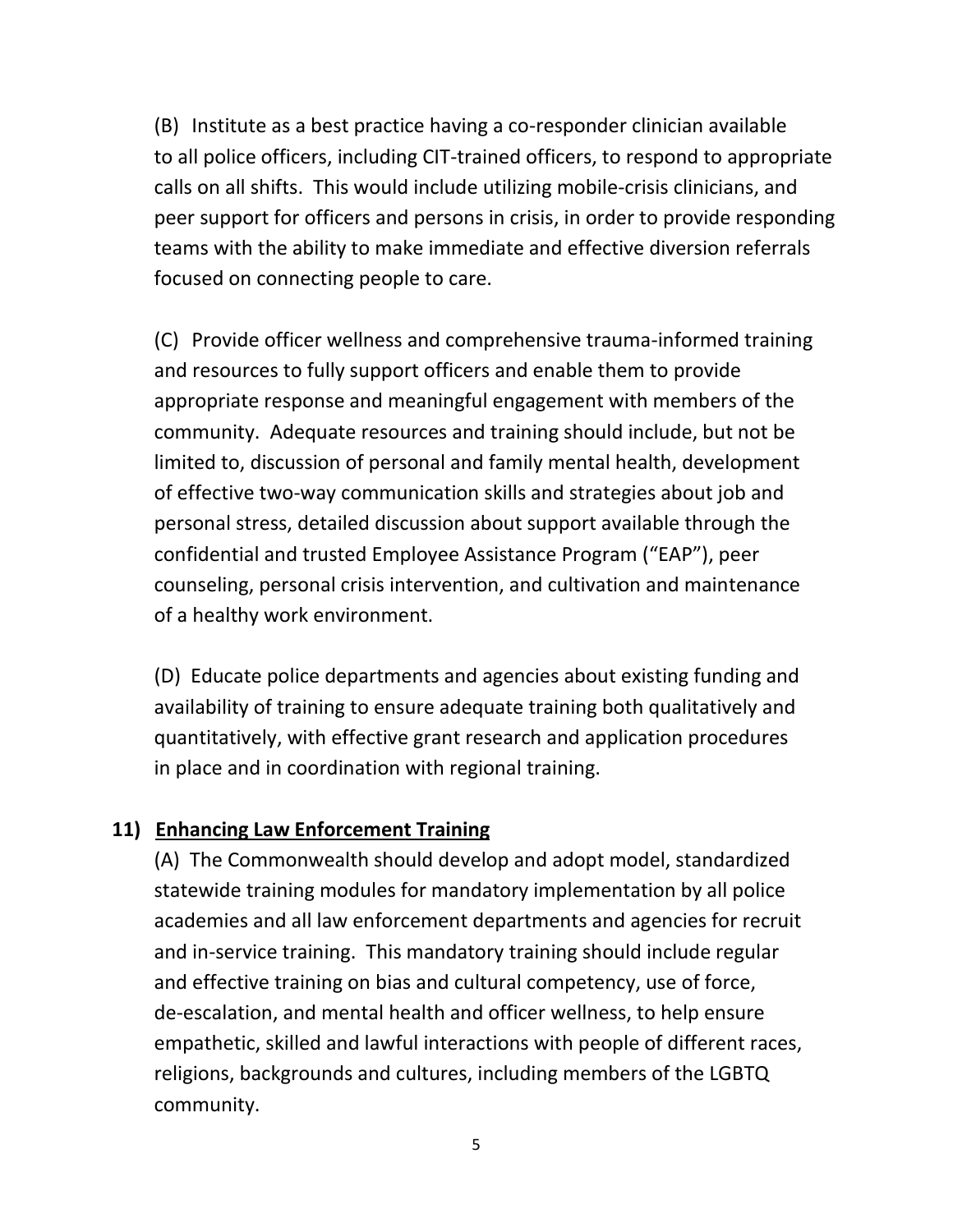(B) Any additional, specialized in-service training, as set forth in Section (A), should be incentivized by rewarding trainees with preference and/or points for promotion.

(C) All law enforcement departments and agencies should use body-camera footage (when available) and enhanced data collection as a training tool to identify and implement best practices.

### **12) Increasing Diversity in Hiring**

(A) All Massachusetts law enforcement departments and agencies should commit the necessary resources to engage in thoughtful and targeted recruitment and hiring to ensure that they reflect the diversity and values of the communities they serve, address issues of structural and institutional racism and promote equitable and inclusive workplaces for all their officers.

(B) Every law enforcement department and agency should hire a Chief Diversity Officer or utilize their municipal or agency's Chief Diversity Officer to ensure a diverse and inclusive recruitment and promotion process and workplace, promote improved training and community engagement, and to safeguard the due process concerns of officers facing disciplinary actions.

### **13) Creating Statewide State Police Cadet Training Program**

 (A) Create a statewide State Police cadet program that emphasizes the recruitment of women, persons of color and individuals who are proficient in non-English languages that are widely spoken in communities across Massachusetts.

 (B) Encourage municipal police departments and other law enforcement agencies to implement similar cadet programs.

 (C) Ensure that those who have successfully completed cadet programs are given hiring preferences above other groups that also receive preferences.